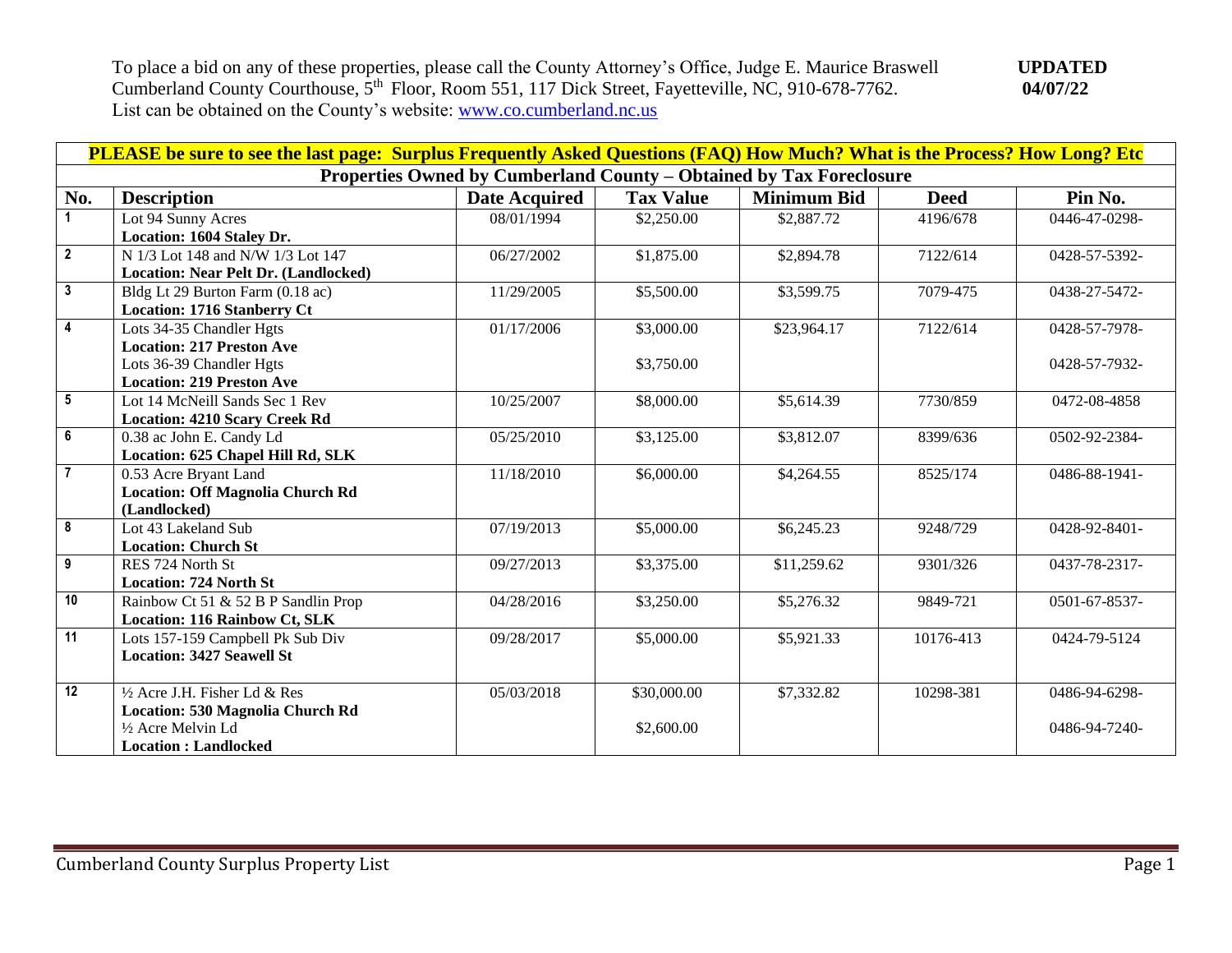|                  | PLEASE be sure to see the last page: Surplus Frequently Asked Questions (FAQ) How Much? What is the Process? How Long? Etc |                      |                  |                    |             |                   |  |  |  |
|------------------|----------------------------------------------------------------------------------------------------------------------------|----------------------|------------------|--------------------|-------------|-------------------|--|--|--|
|                  |                                                                                                                            |                      |                  |                    |             |                   |  |  |  |
|                  | <b>Properties Jointly Owned by County and City of Fayetteville</b>                                                         |                      |                  |                    |             |                   |  |  |  |
| No.              | <b>Description</b>                                                                                                         | <b>Date Acquired</b> | <b>Tax Value</b> | <b>Minimum Bid</b> | <b>Deed</b> | Pin No.           |  |  |  |
| $\mathbf{1}$     | Lt 2 Blk B Southeast Fay Redev Sec 1 Mann St                                                                               | 12/22/2004           | \$975.00         | \$3,266.22         | 6749-220    | 0436-79-3728-     |  |  |  |
|                  | <b>Location: Mann Street</b>                                                                                               |                      |                  |                    |             |                   |  |  |  |
| $\overline{2}$   | 1/2 Acre Olphin Ld 808 Cedar Creek Rd                                                                                      | 12/09/2005           | \$4,500.00       | \$10,807.34        | 7090/722    | 0446-66-1468-     |  |  |  |
|                  | <b>Location: 808 Cedar Creek Rd</b>                                                                                        |                      |                  |                    |             |                   |  |  |  |
|                  | 1 Lt Matthews Ld                                                                                                           |                      | \$2,250.00       |                    |             | 0446-66-1588-     |  |  |  |
|                  | <b>Location: Adj to 808 Cedar Creek</b><br>Lot 58 Cade Hill Sub. Sec. 3. 1317 Jacob Street                                 |                      |                  |                    |             |                   |  |  |  |
|                  | Location: 1317 Jacob St.                                                                                                   |                      | \$6,000.00       |                    |             | 0446-44-7881-     |  |  |  |
| $\mathbf{3}$     | Lot 10 Block 17 Ayers Sub                                                                                                  | 12/08/2006           | \$5,250.00       | \$5,794.74         | 7441/576    | 0436-03-8242-     |  |  |  |
|                  | <b>Location: 2012 Powell St</b>                                                                                            |                      |                  |                    |             |                   |  |  |  |
|                  | Lot 12 Block 17 Ayers Sub                                                                                                  |                      | \$5,600.00       |                    |             | 0436-03-8108-     |  |  |  |
|                  | Location: Adj 2012 Powell St                                                                                               |                      |                  |                    |             |                   |  |  |  |
| $\boldsymbol{4}$ | Lots 12-13 Block G College Hgts                                                                                            | 03/14/2007           | \$5,000.00       | \$7,874.46         | 7530/254    | 0438-01-8658-     |  |  |  |
|                  | <b>Location: 1266 Colley Dr</b>                                                                                            |                      |                  |                    |             |                   |  |  |  |
| $\overline{5}$   | E 140 Lot 24 Helena S Perry Prop (0.17ac)                                                                                  | 11/15/2007           | \$7,000.00       | \$8,911.97         | 7746/780    | 0436-02-4963-     |  |  |  |
|                  | <b>Location: 222 Dallas St</b>                                                                                             |                      |                  |                    |             |                   |  |  |  |
| 6                | Lots 158-159 Pleasant View Ext. 3                                                                                          | 02/27/2008           | \$2,500.00       | \$4,003.31         | 7819/560    | 0436-19-1555-     |  |  |  |
|                  | <b>Location: 939 Taft St</b>                                                                                               |                      |                  |                    |             |                   |  |  |  |
| $7\overline{ }$  | Bonnie Acres Lots 65-68 w/ Dup                                                                                             | 03/12/2008           | \$5,625.00       | \$12,701.08        | 7832/153    | 0419-30-8170-     |  |  |  |
|                  | <b>Location: 5117 Hodge Street</b>                                                                                         |                      |                  |                    |             |                   |  |  |  |
| 8                | Lot 20 Block 16 Ayer Property                                                                                              | 07/22/2008           | \$7,000.00       | \$6,559.44         | 7943/825    | 0436-03-3195-     |  |  |  |
|                  | Location: 2022 Center St.                                                                                                  |                      |                  |                    |             |                   |  |  |  |
| 9 <sup>°</sup>   | $\overline{W}$ 30' Lt 2 M D Riddle (0.12ac)                                                                                | 09/29/2008           | \$2,275.00       | \$3,352.79         | 7992/509    | 0438-44-8328-     |  |  |  |
|                  | <b>Location: Scott Ave</b>                                                                                                 |                      |                  |                    |             |                   |  |  |  |
| 10               | 1 Lot Bonnie Doone                                                                                                         | 09/29/2008           | \$4,219.00       | \$11,534.30        | 7992/501    | 0418-29-7064-     |  |  |  |
|                  | <b>Location: 119 Laraine St.</b>                                                                                           |                      |                  |                    |             |                   |  |  |  |
| 11               | Lots 53-54 H. L. Dawson 0.26 acs                                                                                           | 06/23/2009           | \$9,375.00       | \$14,054.15        | 8183/173    | 0438-07-4244-NAD- |  |  |  |
|                  | Location: 736 Topeka St.                                                                                                   |                      |                  |                    |             |                   |  |  |  |
| 12               | Lot 3 Joe B Raynor Prop                                                                                                    | 07/30/2009           | \$9,000.00       | \$7,454.32         | 8213/605    | 0446-46-7384-     |  |  |  |
|                  | Location: 828 Little Ave.                                                                                                  |                      |                  |                    |             |                   |  |  |  |
| 13               | Lots 27, 28, 29 & 30 R.D. Jones Ld                                                                                         | 05/25/2010           | \$7,500.00       | \$7,443.44         | 8399/634    | 0447-60-3438-     |  |  |  |
|                  | <b>Location:100 Triangle Pl</b>                                                                                            |                      |                  |                    |             |                   |  |  |  |
| 14               | Lots 11-12 Dawson St H L Dawson Sub<br><b>Location: 2220 Roosevelt Dr</b>                                                  | 11/18/2010           | \$11,250.00      | \$8,580.98         | 8525/251    | 0428-97-9711-     |  |  |  |
| 15               |                                                                                                                            |                      |                  |                    |             |                   |  |  |  |
|                  | E 70' Lots 1 & 2 Mrs Jennie Wheeler Dawson Ln<br>(0.08ac)                                                                  | 05/03/2011           | \$1,000.00       | \$4,629.19         | 8636/818    | 0428-86-1624-     |  |  |  |
|                  | <b>Location: Landlocked</b>                                                                                                |                      |                  |                    |             |                   |  |  |  |
| 16               | Lots 96-97 Wheeler Ld                                                                                                      | 05/17/2011           | \$7,500.00       | \$17,442.04        | 8644/717    | 0428-87-3075-     |  |  |  |
|                  | <b>Location: 2318 Slater Av</b>                                                                                            |                      |                  |                    |             |                   |  |  |  |
|                  | Lot 4 Block A Macks Pk                                                                                                     |                      | \$5,625.00       |                    |             | 0428-87-4394-     |  |  |  |
|                  | <b>Location: 2408 Greensboro St</b>                                                                                        |                      |                  |                    |             |                   |  |  |  |
|                  |                                                                                                                            |                      |                  |                    |             |                   |  |  |  |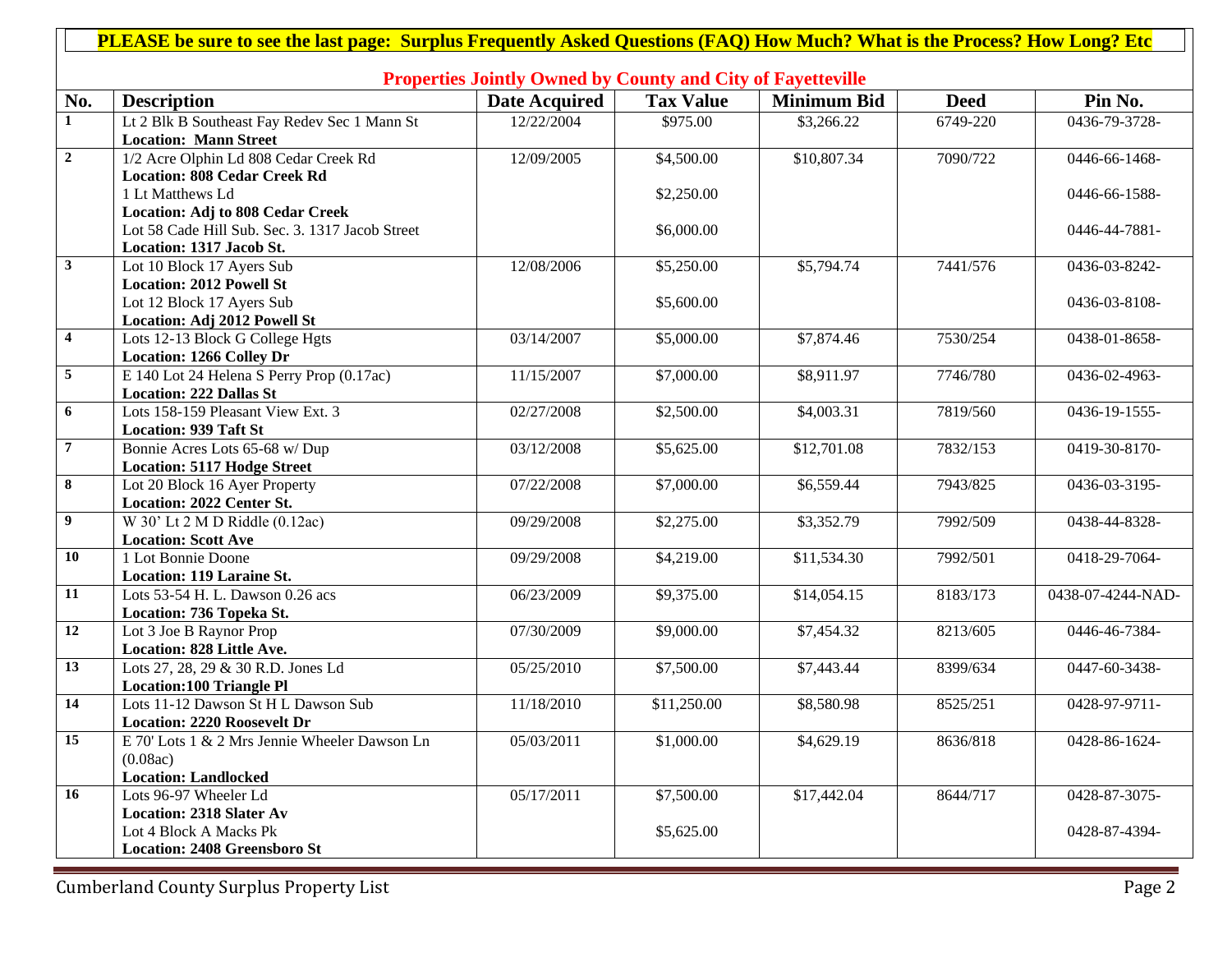| PLEASE be sure to see the last page: Surplus Frequently Asked Questions (FAQ) How Much? What is the Process? How Long? Etc |                                               |                      |                  |                    |             |                      |  |
|----------------------------------------------------------------------------------------------------------------------------|-----------------------------------------------|----------------------|------------------|--------------------|-------------|----------------------|--|
|                                                                                                                            |                                               |                      |                  |                    |             |                      |  |
| <b>Properties Jointly Owned by County and City of Fayetteville</b>                                                         |                                               |                      |                  |                    |             |                      |  |
| No.                                                                                                                        | <b>Description</b>                            | <b>Date Acquired</b> | <b>Tax Value</b> | <b>Minimum Bid</b> | <b>Deed</b> | Pin No.              |  |
| $\overline{17}$                                                                                                            | Lot 45 Sunset Pk Sec 1                        | 06/17/2011           | \$8,000.00       | \$13,702.18        | 8644/352    | 9487-72-0599-        |  |
|                                                                                                                            | <b>Location: 780 Vagabond Dr</b>              |                      |                  |                    |             |                      |  |
| $\overline{18}$                                                                                                            | 1 RES Lot 6 Cade Ave                          | 06/21/2011           | \$4,500.00       | \$6,172.08         | 8666/024    | 0446-38-5536-        |  |
|                                                                                                                            | <b>Location: 616 Deep Creek Rd</b>            |                      |                  |                    |             |                      |  |
| 19                                                                                                                         | Maj Pt. Lts 9-12 BLK F College Hgts (0.31ac)  | 08/25/2011           | \$12,500.00      | \$12,467.07        | 8708/054    | 0438-01-5449-        |  |
|                                                                                                                            | <b>Location: 1009 College St.</b>             |                      |                  |                    |             |                      |  |
| 20                                                                                                                         | Pt Lots 88-90 2nd Cedar Rose Add (0.08ac)     | 10/04/2011           | \$1,500.00       | \$5,206.75         | 8735/278    | $0446 - 49 - 0036 -$ |  |
|                                                                                                                            | <b>Location: 521 Martin Rd</b>                |                      |                  |                    |             |                      |  |
| 21                                                                                                                         | Lot 18 Sunny Acres                            | 10/18/2011           | \$6,000.00       | \$5,867.11         | 8744/225    | 0446-37-7380-        |  |
|                                                                                                                            | <b>Location: 837 Deep Creek Rd</b>            |                      |                  |                    |             |                      |  |
| 22                                                                                                                         | Pt. Lot 6 Block D Tolar Hart & Holt Mill Vlge | 07/12/2012           | \$8,750.00       | \$17,628.95        | 8944/252    | 0436-36-1127-        |  |
|                                                                                                                            | (0.29ac)                                      |                      |                  |                    |             |                      |  |
|                                                                                                                            | <b>Location: 157 Cooper St</b>                |                      |                  |                    |             |                      |  |
| 23                                                                                                                         | .25 AC Lovette LD                             | 07/11/2013           | \$6,803.00       | \$5,086.72         | 9241/414    | 0407-22-3477-        |  |
|                                                                                                                            | <b>Location: 1128 Sun Valley Dr</b>           |                      |                  |                    |             |                      |  |
| 24                                                                                                                         | Lot 19 Windsor Terrace (0.25 ac)              | 01/02/2014           | \$8,000.00       | \$9,044.63         | 9356/236    | 0438-31-6260-        |  |
|                                                                                                                            | <b>Location: 237 S. Windsor Drive</b>         |                      |                  |                    |             |                      |  |
| 25                                                                                                                         | Lot 1 Blk J Arran Hills Sec 3                 | 04/29/2014           | \$15,000.00      | \$8,038.11         | 9402/244    | $0406 - 35 - 4019 -$ |  |
|                                                                                                                            | Location: 6341 Rutherglen Dr.                 |                      |                  |                    |             |                      |  |
| 26                                                                                                                         | 0.22 Ac Bertha Butler Ld                      | 06/06/2017           | \$7,500.00       | \$6,731.74         | 10106-010   | 0428-86-5835-        |  |
|                                                                                                                            | <b>Location: 2308 Slater Ave</b>              |                      |                  |                    |             |                      |  |
| 27                                                                                                                         | Maj Pt Lt 5 Webb Pl (0.09 AC)                 | 08/01/2019           | \$2,500.00       | \$3,792.79         | 10556/414   | 0437-81-5216         |  |
|                                                                                                                            | <b>Location: 508 Scarborough St</b>           |                      |                  |                    |             |                      |  |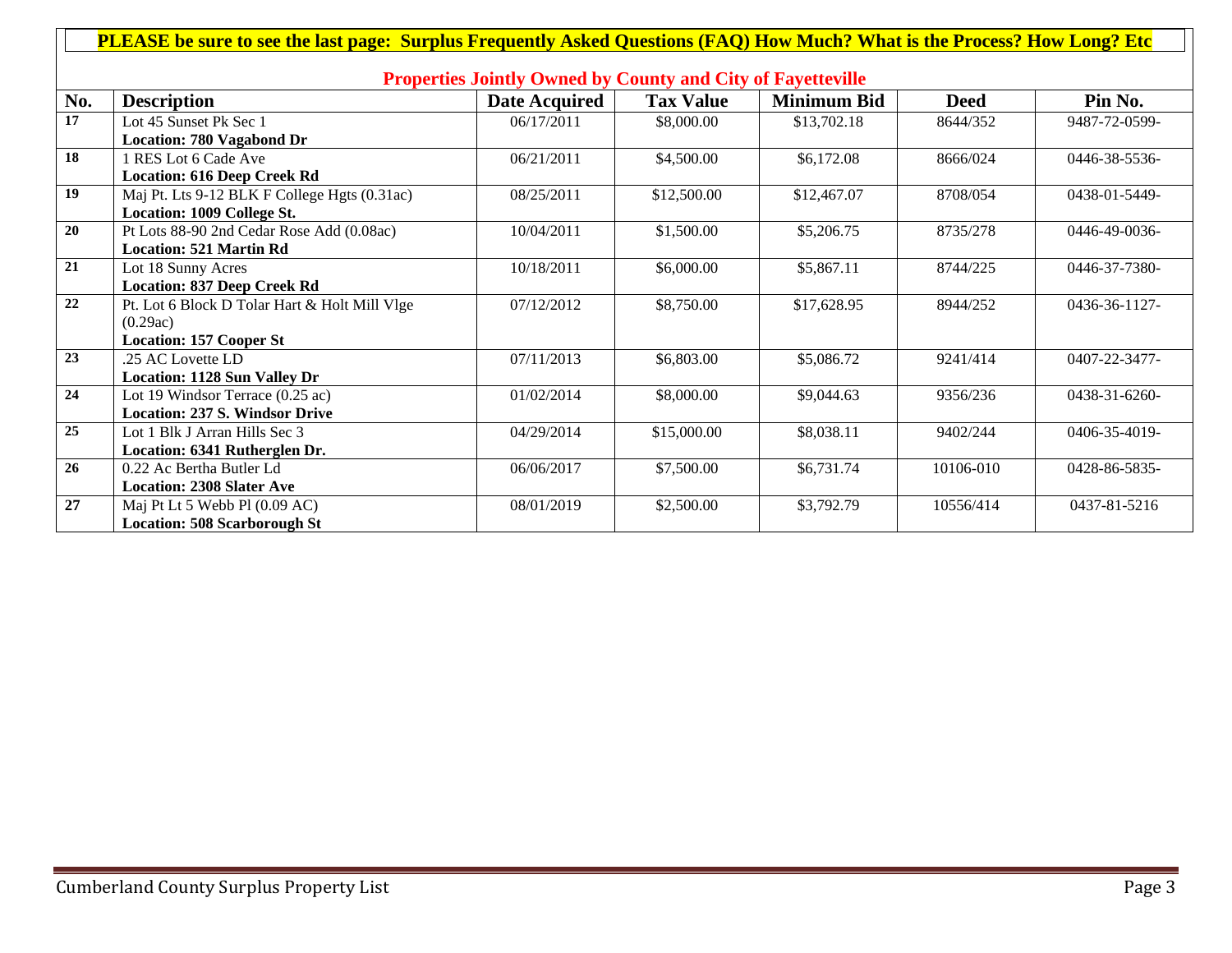## **Surplus FAQ – Frequently Asked Questions**

- $\downarrow$  What is the purchase price of the properties?
	- ➢ **The minimum bid price for each of the properties is listed.**
- $\downarrow$  Can they be purchased for a lower price?
	- ➢ *NO***. Purchase offers cannot be lower than the minimum bid amount.**
- $\leftarrow$  Can I get my money back?
	- ➢ **It is possible your bid deposit can be refunded –** *LESS THE COST OF ADVERTISING* **if it has been advertised.**
- $\frac{1}{\sqrt{2}}$  How do you purchase any of the listed properties?
	- ➢ **Anyone interested would place an initial Five Percent (5%) bid deposit of the minimum bid amount to start the bid process.**
	- ➢ **NOTE: IF the minimum bid is LESS THAN \$1,000, the bid deposit will need to be the ENTIRE amount to start the bid process .**

## $\ddot{\bullet}$  How often is this list updated?

- ➢ **There is not a specific time frame for updates. It is updated when property is either added or sold.**
- $\ddot$  Are these houses, which ones have houses; is this a list of houses?
	- ➢ *NO***. This is** *not* **a list of houses or foreclosed homes . The properties may or may not have a structure . Bidder must use due diligence in checking the properties circumstance s.**
- $\leftarrow$  Are the tax values correct?
	- ➢ **The values are listed from the most recent Cumberland County Tax Revaluation.**
- Who can tell me about these if they have any other liens, how can I find out, and can you refer me to an attorney?
	- ➢ **The County Attorney's Office Staff cannot advise nor assist on any purchases.** *NO,* **we do not have a referral list of attorneys. It is your responsibility to determine the status of the properties, as they are sold subject to all liens, judgments, easeme nts and other matters of record. We strongly suggest that a title search be performed for any property prior to submitting a bid on surplus or any other property.**
- What types of payments are accepted & who are they payable to?
	- ➢ **Money Orders and Certified Bank Checks only payable to:** *County of Cumberland or Cumberland County. W***e do not accept CASH.**
- $\ddot{\bullet}$  How long does this process take?
	- ➢ **There is not a specific time frame from start to finish could take up to 12 weeks or more.**
- $\downarrow$  Can I set up a payment plan when balance is due?
	- ➢ *No.* **Full payment is due at the end of process. We do not accept installment payments.**
- $\downarrow$  If MY bid is upset, do I have to bid again?
	- ➢ *NO.* **You can opt out and when the 10 -day deadline is closed, our office will submit a refund request for you r surplus bid deposit.**
- $\leftarrow$  Are there any other fees or costs?
	- ➢ **Advertising fee is added to the final cost. Register of Deeds recording fee is \$26.**

## **Other Important Notes:**

- 1. All offers are subject to approval and acceptance by the Cumberland County Board of Commissioners.
- 2. All bidders must be current on their own personal and/or real property taxes in Cumberland County before a bid or bid payment can be accepted on surplus properties.
- 3. All offers are subject to the upset bid process pursuant to G. S. § 160A-269 and notice of the proposed sale will be advertised in the *Fayetteville Observer* for one day and open for 10 days after the advertised notice.
- 4. Offer to Purchase forms are not accessible online; however, offers can be submitted with deposits in person to the Cumberland County Attorney's Office, 117 Dick Street, 5<sup>th</sup> Floor, Fayetteville, NC 28301. The office hours are Monday-Friday 8am-5pm.
- 5. Before submitting a bid, please call (910)-678-7762 to confirm that the property is still available for purchase.
- 6. To obtain a list of the most recent surplus property listings please visit the County of Cumberland, North Carolina website. The surplus list is currently located in the County Attorney section.